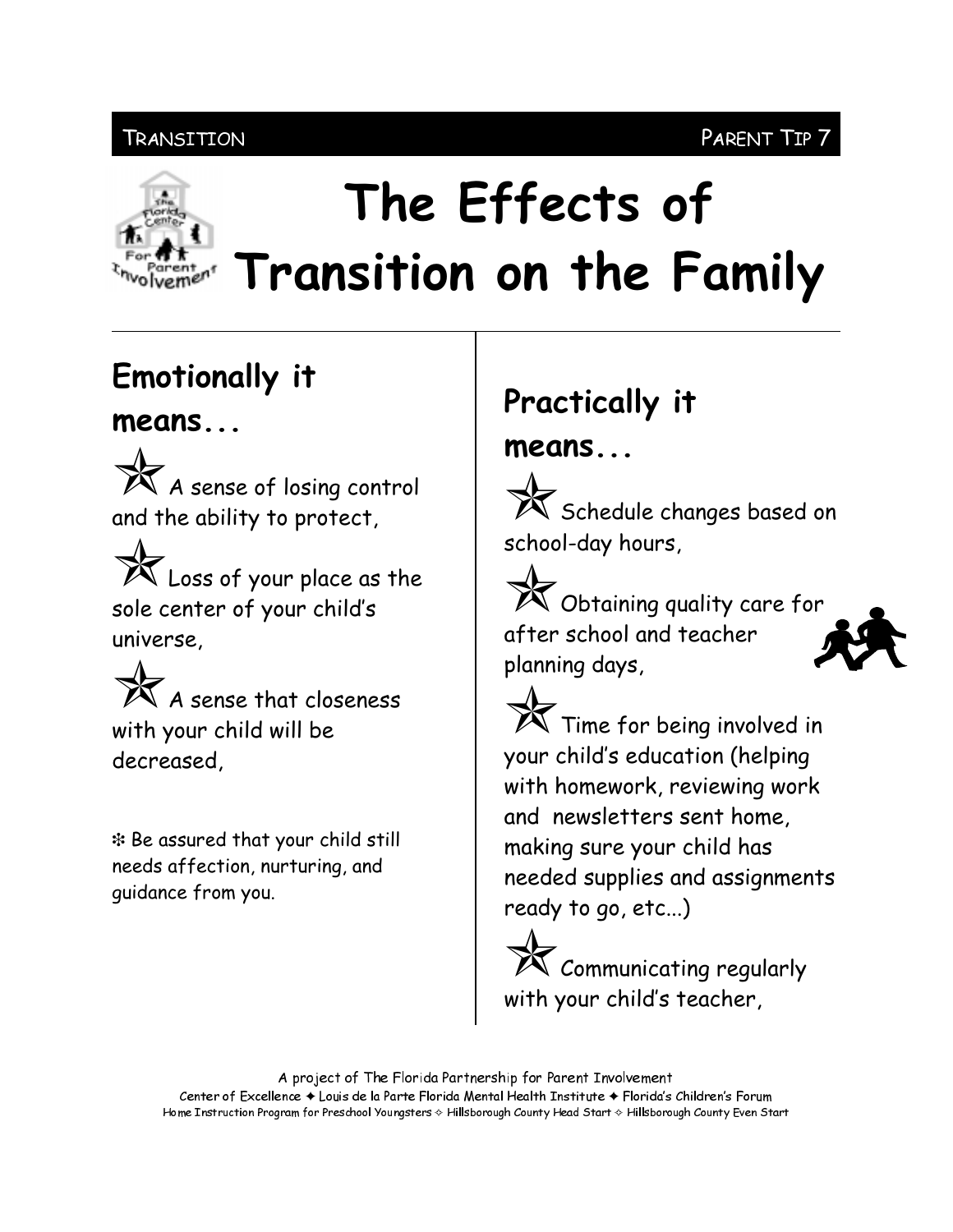#### 2 TRANSITION PARENT TIP 7

 $\mathbb{\widetilde{K}}$  Volunteering in your child's classroom for special activities.

Starting school is stressful for both children and parents. Talking about you and your child's fears and taking time to prepare will help.

For more information contact: